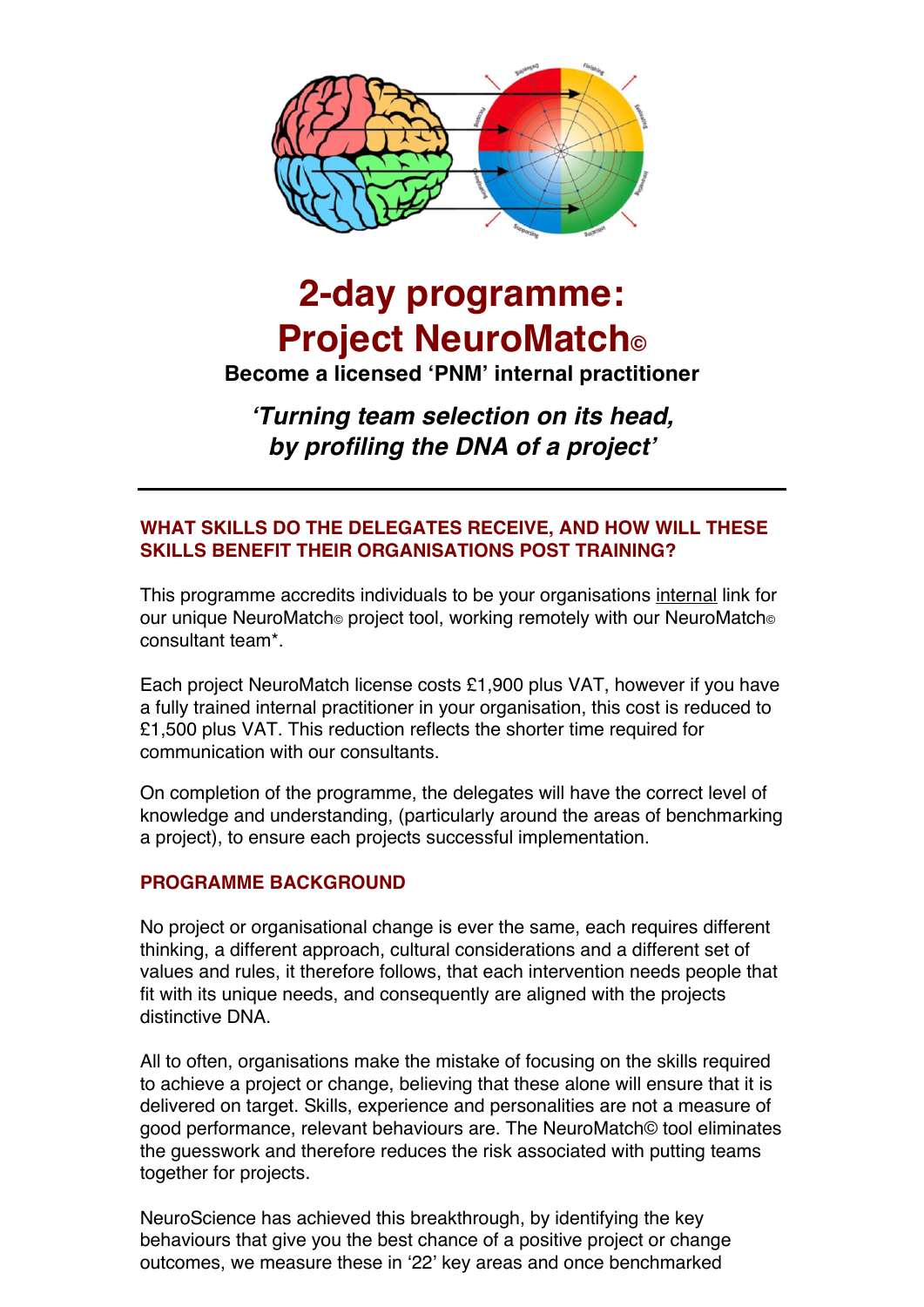against individual projects unique needs, we have configured our online *PRISM* profiling system to match these against individuals who demonstrate the same traits.

## **WHO SHOULD ATTEND THIS PROGRAMME?**

Any individuals who are currently responsible for putting teams together for; projects, cultural change or any other change initiatives, and for individuals who wish to develop in this important role. It is also suitable for those who are involved with bringing together a strategic planning team, as it highlights the required behaviours of a new strategy.

## **CONTENT OVERVIEW**

## **DAY 1**

- Introductions, overview of the key elements of the programme
- NeuroScience and peoples behaviours, recent developments in this field
- How does NeuroScience support organisations?
- Why every project is different, has its distinct needs and requires unique approaches (case studies)
- Why some projects fail, or do not achieve their goals (wrong focus)
- Understanding the particular needs of a project (clarity)
- The 10 most important questions to ask
- What elements of our organisational culture do we need to consider?
- Skills are a given and should be secondary to behaviours (Why?)
- Why personalities are not a measure of performance
- How motivation is often misunderstood in an organisation (looking at motivation from a performance perspective)
- The five point NeuroMatch process
- **Step1.** Ensuring a clear concise brief of the project or change initiative
- What are the critical behavioural measures?
- **Step 2.** Benchmarking the 22 measures required (how?)
- Measuring the mindsets of the project (8 areas)
- Measuring the capabilities (aptitudes) (8 areas)
- Measuring the core traits (characteristics) (6 areas)

## **DAY 2 (AM)**

- Initial selection of a potential team, skill sets and experience considerations
- How to manage the selection process (managing motivation)
- Pre-profiling of your teams (the benefits)
- **Step 3.** Online profiling of potential team members
- A mismatch does not automatically mean rejection
- Areas that you may take a view on (examples)
- **Step 4.**Remote discussions with one of our project NeuroMatch facilitators what needs to be covered?
- Signing off the project benchmark
- **Step 5.** Assigning specific roles for the project (considerations)

## **CASE STUDY (PM)**

- Taking the delegates through the process of online benchmarking, utilising different case studies (how many case studies used depends on the number of delegates)
- Analysing the outcomes